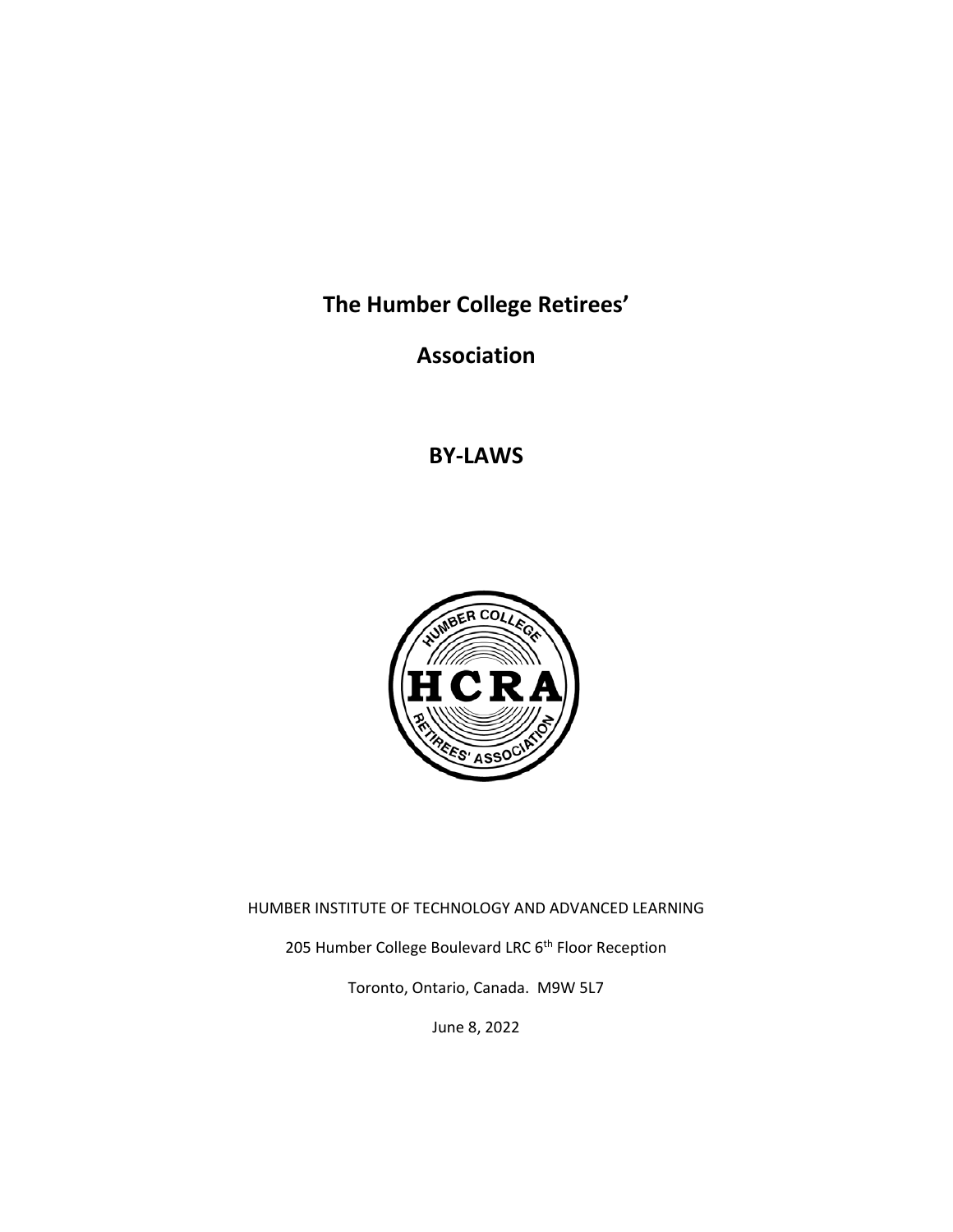# **Table of Contents**

| 4.1 |  |
|-----|--|
| 4.2 |  |
|     |  |
| 4.4 |  |
| 4.5 |  |
| 4.6 |  |
| 4.7 |  |
|     |  |
|     |  |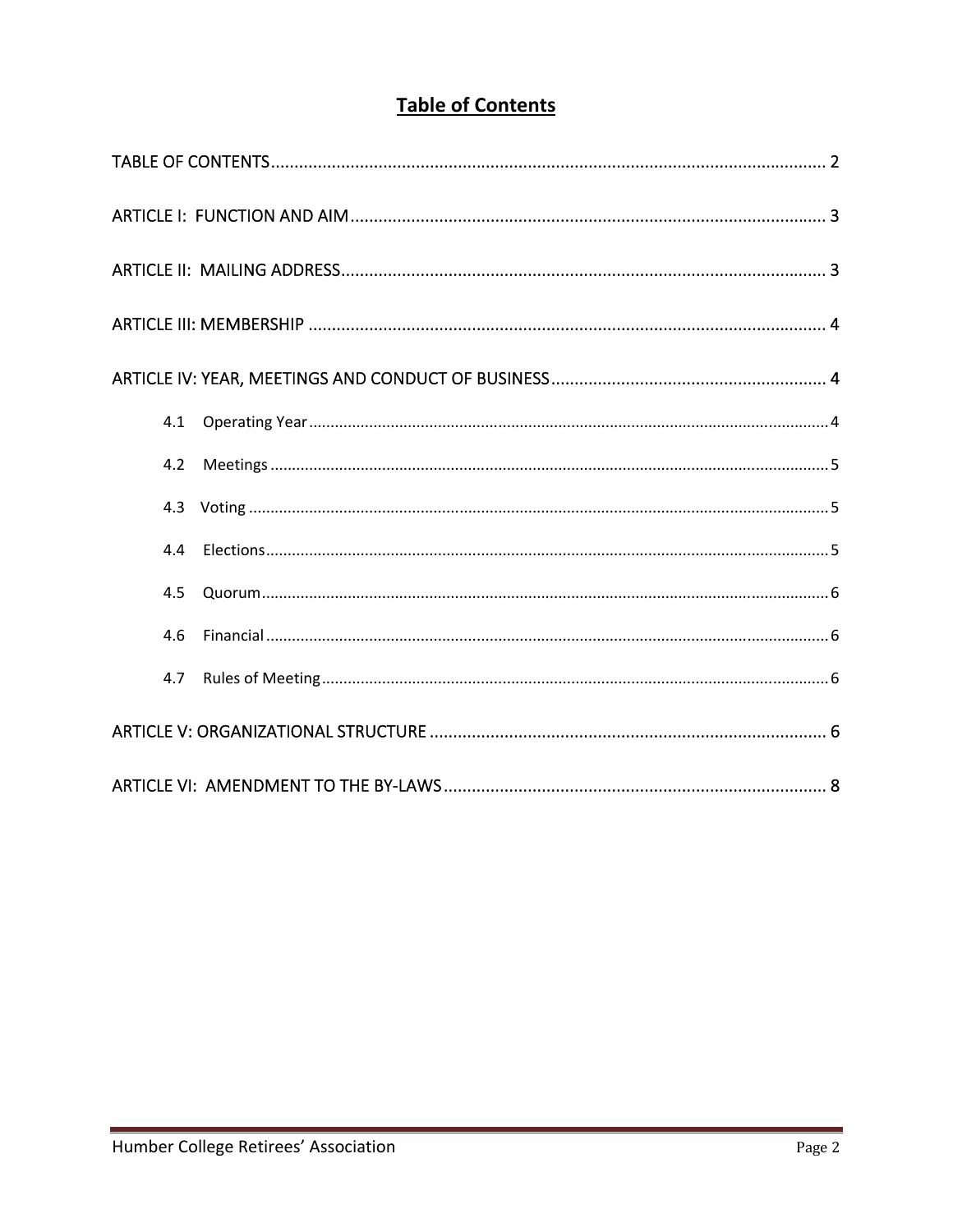### **ARTICLE I: FUNCTION AND AIM**

- 1.1 Humber College Retirees' Association (HCRA) is a volunteer organization that is dedicated to providing a variety of social, recreational and learning opportunities to our members.
- 1.2 The Association supports Humber students by raising funds for two awards: the Humber College Retirees' Association Bursary and the Humber College Retirees' OTSS Scholarship (formerly the Doris Tallon Scholarship).
- 1.3 HCRA Liaises with various departments and academic schools within the College, as well as with the CAAT Pension Plan, the Ontario Colleges Retirees' Association (OCRA) and other individual Ontario college retiree associations.

# **ARTICLE II: MAILING ADDRESS**

2.1 The mailing address of Humber College Retirees' Association will be:

Humber College Retirees' Association

Humber Institute of Technology and Advanced Learning

205 Humber College Boulevard, LRC 6<sup>th</sup> Floor reception

Toronto, Ontario M9W 5L7

PHONE: 416‐675‐6622 X2799

EMAIL: Humber.retirees@gmail.com

Web site: http://retirees-humber.ca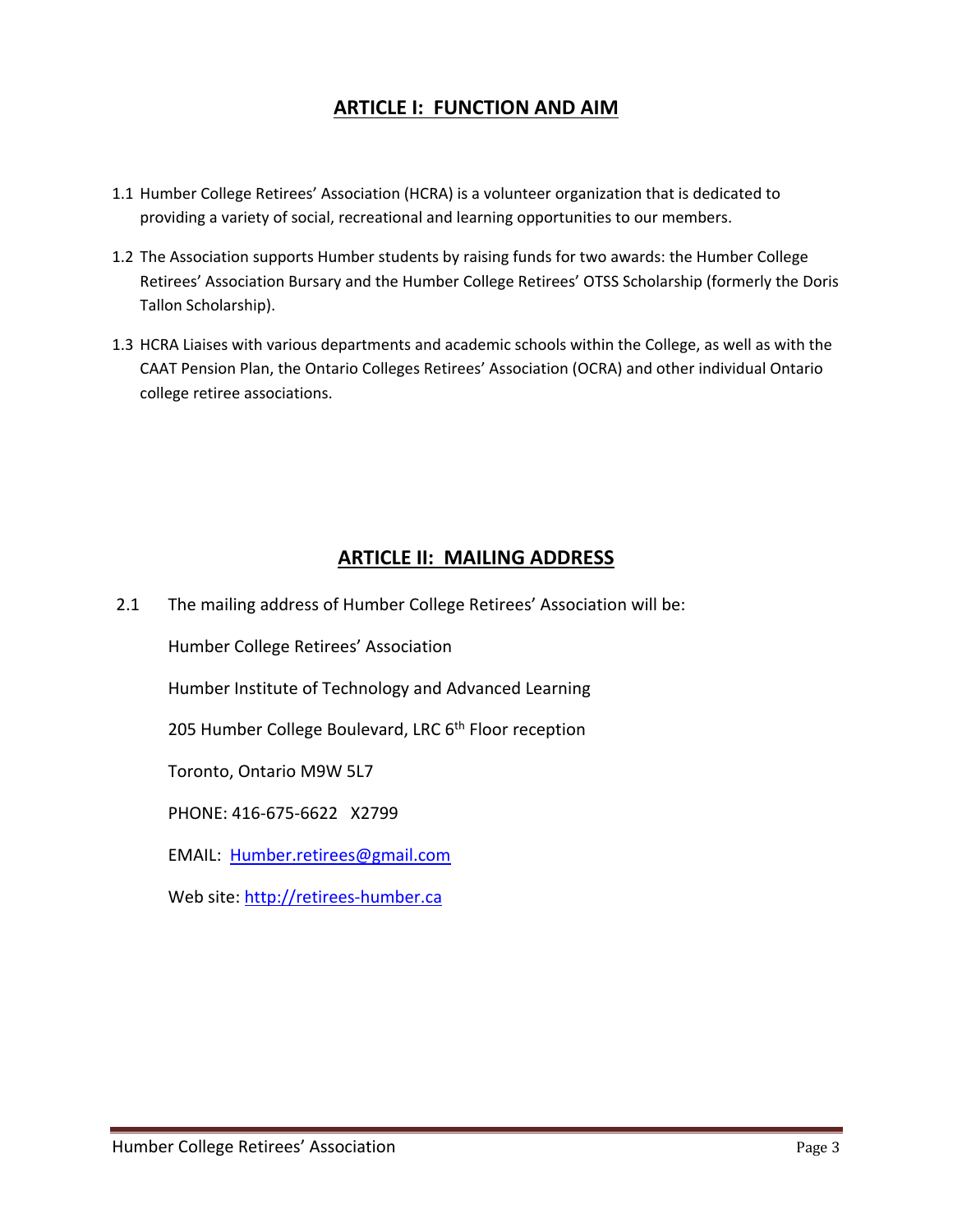### **ARTICLE III: MEMBERSHIP**

- 3.1 Membership is open to:
	- 3.1.1 Retired employees of Humber College
	- 3.1.2 Retirees of other community colleges

 Guests of members are welcome to social or recreational activities at any time and will be charged the same as members.

3.2 Honorary membership

 An Honorary Membership may be awarded to a person who has been recommended by an HCRA member to the board. The board will have final approval of this recommendation. The recipient will be presented with the HCRA Honorary Member Certificate at a member event. (e.g. General Meeting, Social Event)

3.3 Membership Year and Fee:

There will be an annual membership fee in an amount determined by the Board and approved by the membership of the General Meeting (GM). The membership year will run concurrently with the operating year.

- 3.4 A member shall be considered in good standing and have all the benefits of HCRA membership once the membership fee is paid in full. The benefits of membership are outlined in the HCRA brochure and on the website.
- 3.5 HCRA is committed to ensuring a civil and respectful environment free of any form of harassment, discrimination or abuse. This commitment requires that all HCRA Board members and Retiree members actively demonstrate, at all times, a respect for others and an appreciation of differences. For the complete Humber Harassment Policy please refer to:: https://humber.ca/legal‐and‐risk‐management/policies/human‐resources/human‐rights‐ policy.html or google "Humber College Human Rights Policy".

### **ARTICLE IV: YEAR, MEETINGS AND CONDUCT OF BUSINESS**

#### **4.1 Operating Year**

The operating year of the Humber College Retirees' Association will be July 1<sup>st</sup> To June 30<sup>th</sup> for all social and other activities.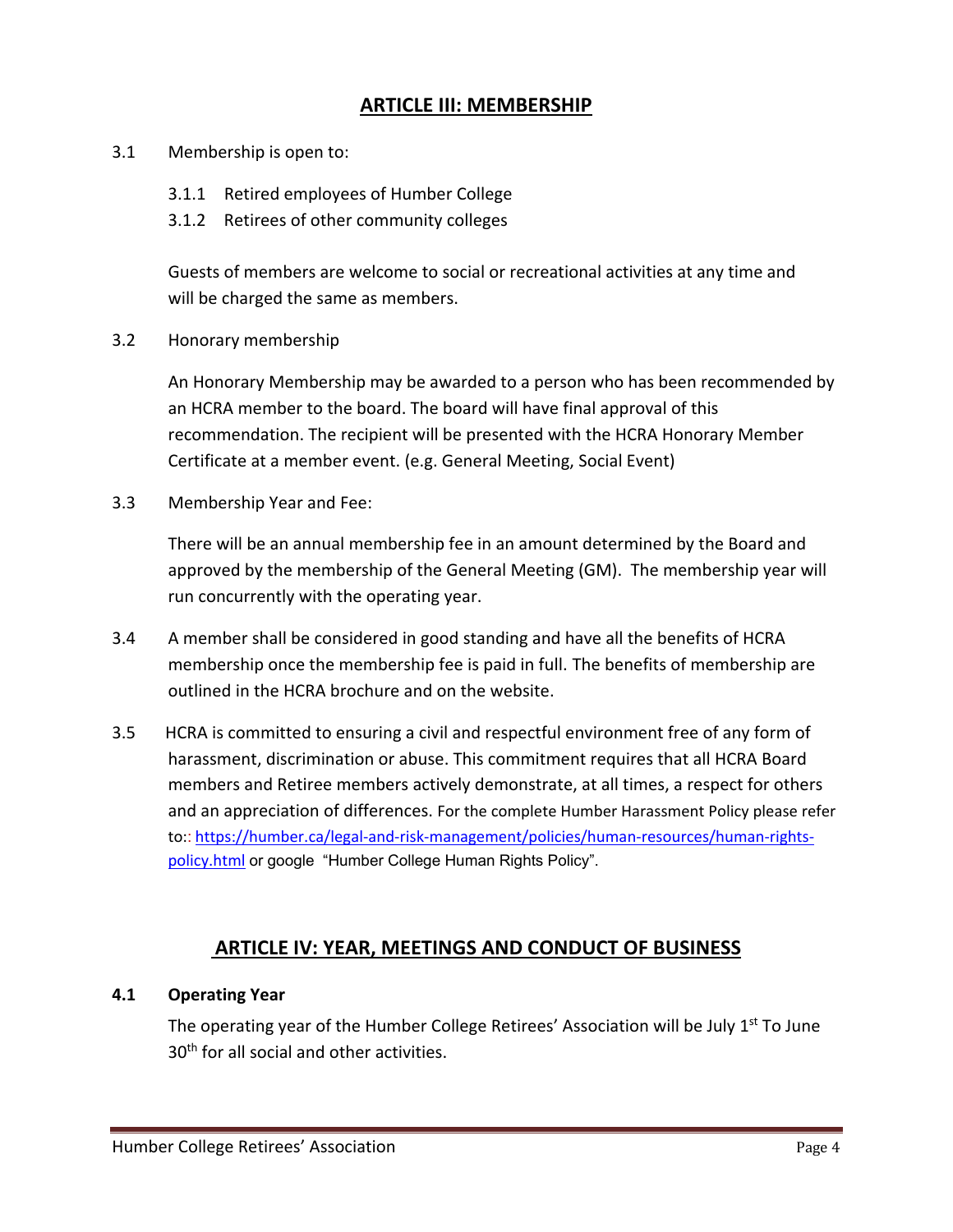#### **4.2 Meetings**

- 4.2.1 The General Meeting will be held at the Humber Institute of Technology and Advanced Learning.
- 4.2.2 General membership meetings may be held at the call of the Chair or upon request of no less than twenty members.
- 4.2.3 Members will receive one month in advance, a notice and agenda for the General Meeting or general membership meetings when possible. Minutes will be taken and will be published on the website or other accessible media as the board may determine to be appropriate.
- 4.2.4 Retired members who want to attend as an observer are welcome to board meetings but must advise the chair in advance and their attendance is at the discretion of the chair.

#### **4.3 Voting**

- 4.3.1 Motions will be carried by a simple majority of the members present, except with respect to by‐law 5.12.The presiding Chair votes in the case of a tie‐vote.
- 4.3.2 Each paid‐up member will be eligible to vote.
- *4.3.3*  Members may vote by proxy, provided a proxy vote form is completed via an approved format and is received by the chair prior to the posted scheduled meeting.

#### **4.4 Elections**

- 4.4.1 The election of Board members will occur at the General Meeting. The Board will consist of 15 – 20 duly elected Board members.
- 4.4.2 Additional nominations will be accepted from the floor at the General Meeting, subject to approval of the nominee, in writing or in person at the meeting.
- 4.4.3 Following the procedures manual the membership and communication committee will present a list of names for ratification as new Board members at the General Meeting.
- 4.4.4 Election of a board will be as a motion to elect a nominee, or a specified slate of nominees, which must be carried by a simple majority.Elections will be by show of hands unless a poll is demanded and, if a poll is demanded, such election will be by ballot, indicating "for or against" a motion to elect individual nominees.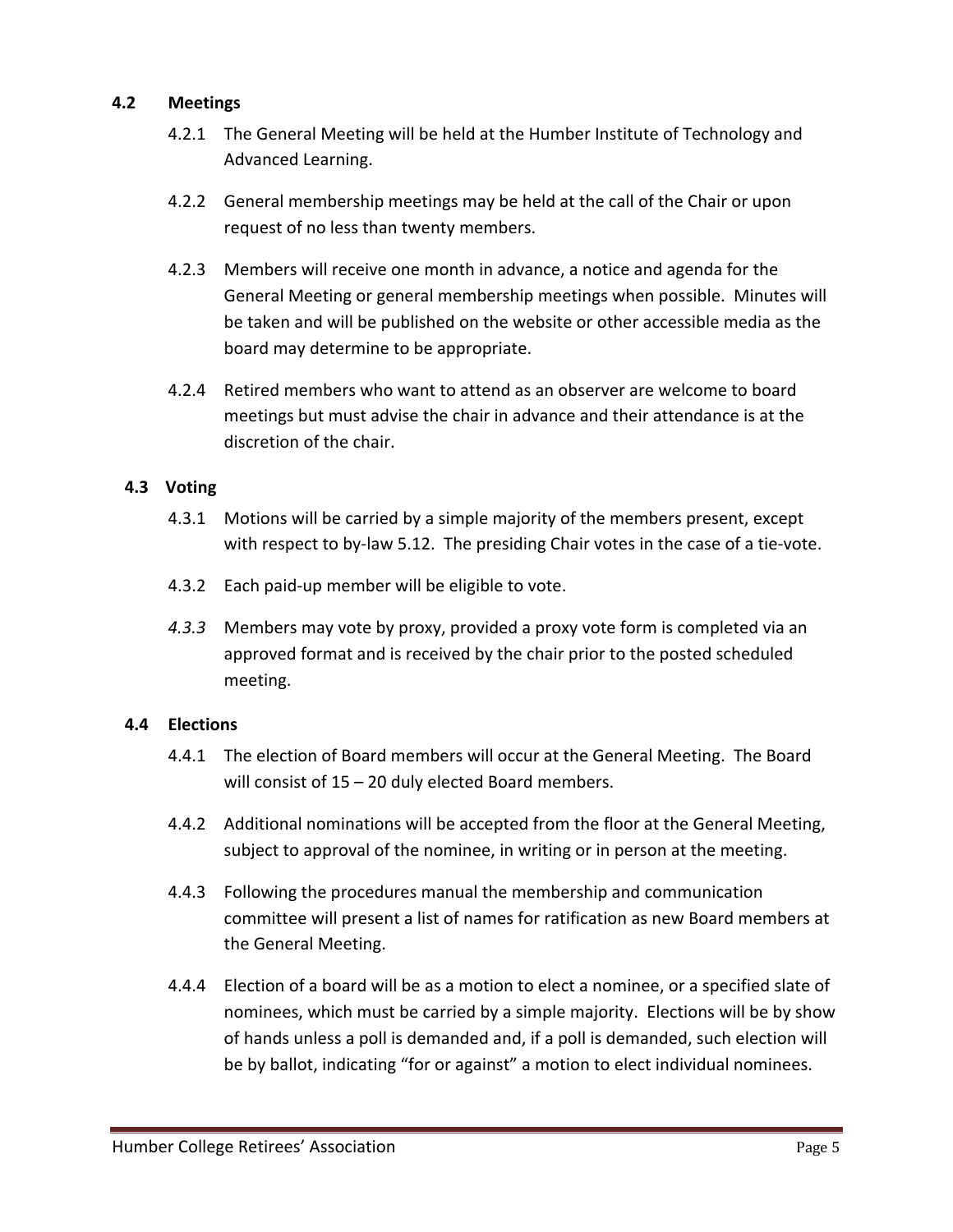#### **4.5 Quorum**

4.5.1 A quorum for a general membership meeting will be a minimum of twenty (20) paid‐up members and, for the Board; a quorum will be 50% plus one of current board members.

#### **4.6 Financial**

- 4.6.1 Membership revenue supports the operation of the Association. HCRA is financially self‐sustaining and is independent of the operational costs of the College.
- 4.6.2 All of HCRA's financial accounts are integrated with the College's online finance system. Humber's Financial Services and Planning staff handle the deposit of cheques and the payment of invoices and generates financial reports on the status of the HCRA accounts at the request of the Treasurer.
- 4.6.3 The treasurer reports on the status of the financial accounts at each board meeting and presents a year‐end financial summary report at the General Meeting. The year-end financial summary report follows the College's April 1<sup>st</sup> to March 31<sup>st</sup> financial year.
- 4.6.4 The treasurer is also responsible for monitoring and reporting petty cash expenditures.

#### **4.7 Rules of Meeting**

For the conduct of Meetings not covered under the By‐Laws, then Roberts Rules of Order will be the authority.

# **ARTICLE V: ORGANIZATIONAL STRUCTURE**

- 5.1 The Association will be governed by the policies approved by the General Membership meetings.
- 5.2 Between General Meetings, the affairs of the Association will be managed by the Board.
- 5.3 From the duly elected Board members, the Board shall be empowered to appoint the executive officers of the Board, the Chair, the Vice Chair and members of the various standing committees, and ad hoc committees or task forces as required to accomplish the objectives of the Association. The term of office for the Chair will be two (2) years and this person can be re‐elected for two (2) additional terms giving them a maximum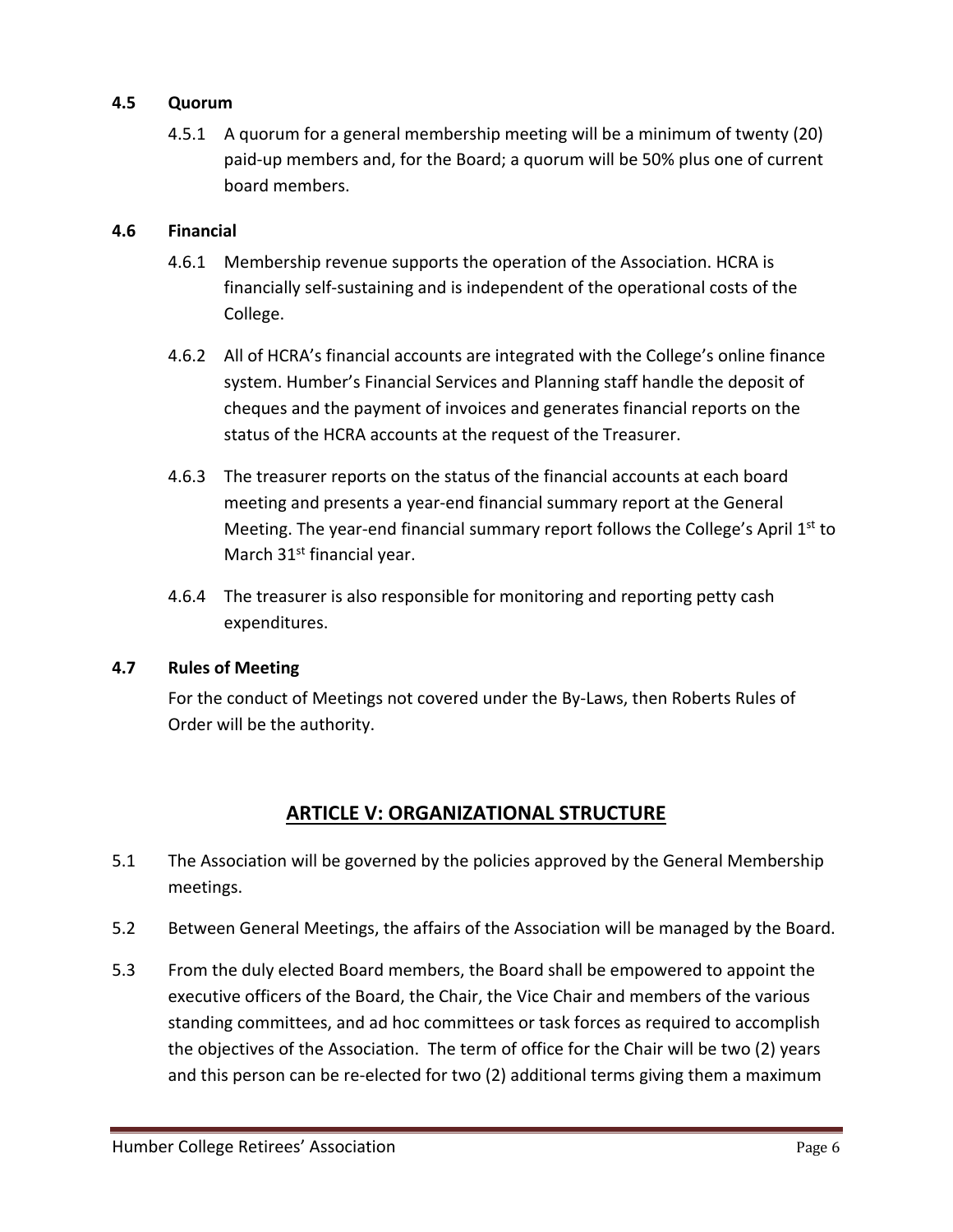term of six (6) years. The term of the Vice Chair will coincide with the length of the Chair's term(s).

- 5.4 The Board will meet no less than quarterly. Additional meetings will be at the call of the Chair.
- 5.5 Meetings of the Board and the general membership will be held at the call of the Chair and will be confirmed by the Board. The specific duties of each board member and committee are described in the document "**Job Descriptions**".

#### 5.6 **Chair**

 The Chair will have the powers and perform the duties incumbent on officers of like name in similar organizations, subject to these bylaws,

#### 5.7 **Vice Chair**

 In the absence of the Chair, the Vice ‐Chair will chair meetings. If during the term of the Chair's office the chair resigns, the Vice Chair will assume the position of the Chair Upon completion of the Chair's term of office the Vice Chair will assume the position of Chair Other duties will be as negotiated with the Chair

#### 5.8 **Past Chair**

 Will assist and advise when necessary in the transition of the Vice Chair to Chair Other duties will be negotiated with the Chair

- 5.9 **The Treasurer** will perform the duties that are usual to the office of Treasurer.
- 5.10 **The Recorder** will maintain and distribute as appropriate, all minutes of the board and GM meetings.
- 5.11 The term of office for board members will be two years, after which time a member must stand for re‐ election at the next General Meeting.
- 5.12 Should any board member lose the confidence of other board members, the board Chair may initiate a vote of no confidence. If passed by 2/3 of the board members, the board member in question will be deemed to have been removed from the board, until the next GM. At least a one week notice of a "vote of no confidence" shall be communicated to all board members before such a vote takes place.
- 5.13 Chairs of various committees: